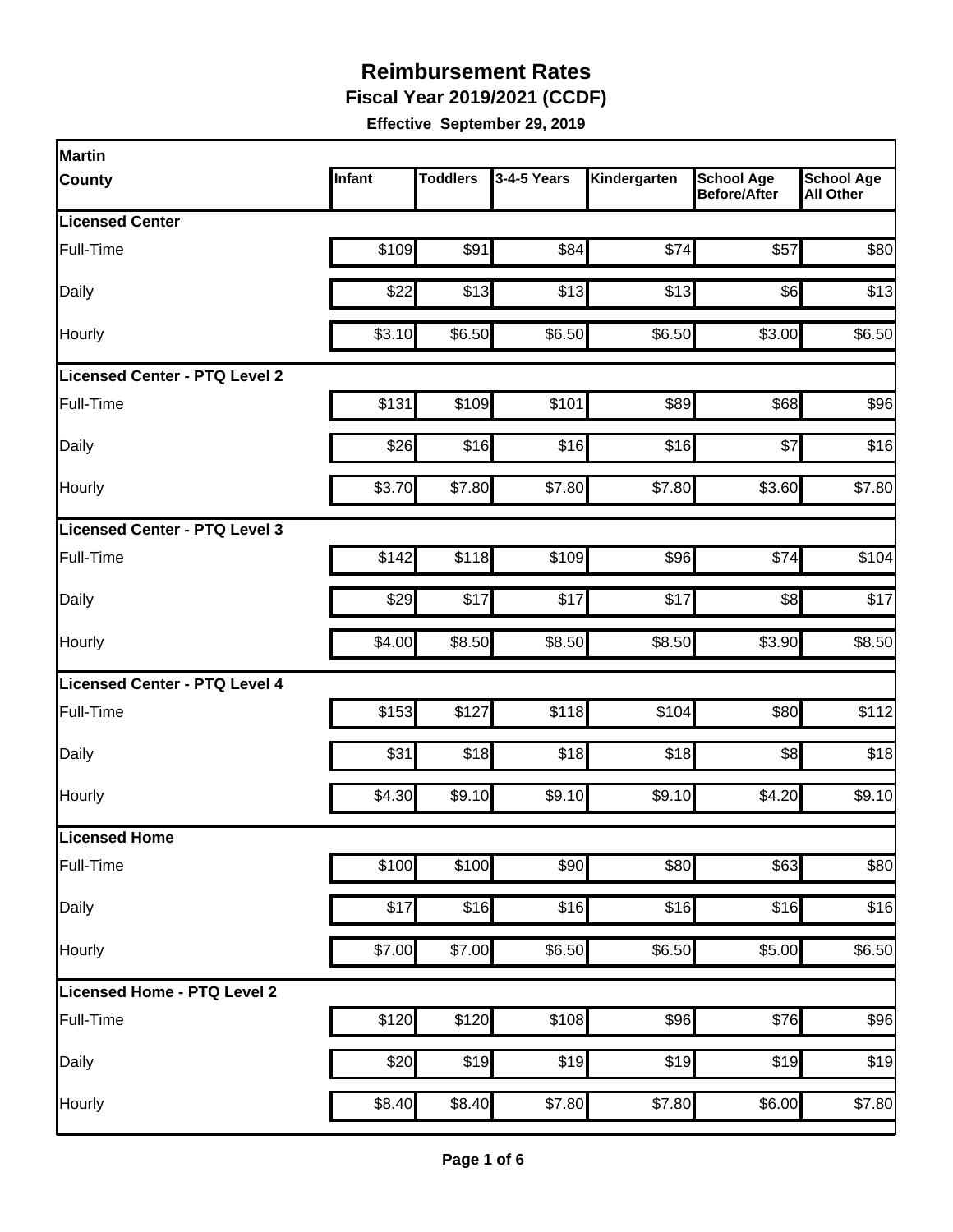**Fiscal Year 2019/2021 (CCDF)**

| Martin                                   |        |                 |             |                    |                                          |                                       |
|------------------------------------------|--------|-----------------|-------------|--------------------|------------------------------------------|---------------------------------------|
| County                                   | Infant | <b>Toddlers</b> | 3-4-5 Years | Kindergarten       | <b>School Age</b><br><b>Before/After</b> | <b>School Age</b><br><b>All Other</b> |
| Licensed Home - PTQ Level 3              |        |                 |             |                    |                                          |                                       |
| Full-Time                                | \$130  | \$130           | \$117       | \$104              | \$82                                     | \$104                                 |
| Daily                                    | \$22   | \$21            | \$21        | \$21               | \$21                                     | \$21                                  |
| Hourly                                   | \$9.10 | \$9.10          | \$8.50      | \$8.50             | \$6.50                                   | \$8.50                                |
| <b>Licensed Home - PTQ Level 4</b>       |        |                 |             |                    |                                          |                                       |
| Full-Time                                | \$140  | \$140           | \$126       | \$112              | \$88                                     | \$112                                 |
| Daily                                    | \$24   | \$22            | \$22        | \$22               | \$22                                     | \$22                                  |
| Hourly                                   | \$9.80 | \$9.80          | \$9.10      | \$9.10             | \$7.00                                   | \$9.10                                |
| <b>Registered Ministry</b>               |        |                 |             |                    |                                          |                                       |
| Full-Time                                | \$97   | \$79            | \$73        | \$62               | \$40                                     | \$68                                  |
| Daily                                    | \$19   | \$12            | \$12        | \$13               | \$6]                                     | \$12                                  |
| Hourly                                   | \$3.10 | \$3.10          | \$1.70      | \$2.80             | \$2.70                                   | \$1.70                                |
| <b>Registered Ministry - PTQ Level 1</b> |        |                 |             |                    |                                          |                                       |
| Full-Time                                | \$103  | \$85            | \$79        | \$68               | \$49                                     | \$74                                  |
| Daily                                    | \$21   | \$13            | \$13        | \$13               | \$6                                      | \$13                                  |
| Hourly                                   | \$3.10 | \$4.80          | \$4.10      | \$4.70             | \$2.90                                   | \$4.10                                |
| <b>Registered Ministry - PTQ Level 2</b> |        |                 |             |                    |                                          |                                       |
| Full-Time                                | \$131  | \$109           | \$101       | \$89               | \$68                                     | \$96                                  |
| Daily                                    | \$26   | \$16            | \$16        | \$16               | \$7                                      | \$16                                  |
| Hourly                                   | \$3.70 | \$7.80          | \$7.80      | \$7.80             | \$3.60                                   | \$7.80                                |
| <b>Registered Ministry - PTQ Level 3</b> |        |                 |             |                    |                                          |                                       |
| Full-Time                                | \$142  | \$118           | \$109       | \$96               | \$74                                     | \$104                                 |
| Daily                                    | \$29   | \$17            | \$17        | \$17               | 88                                       | \$17                                  |
| Hourly                                   | \$4.00 | \$8.50          | \$8.50      | $\overline{$8.50}$ | \$3.90                                   | \$8.50                                |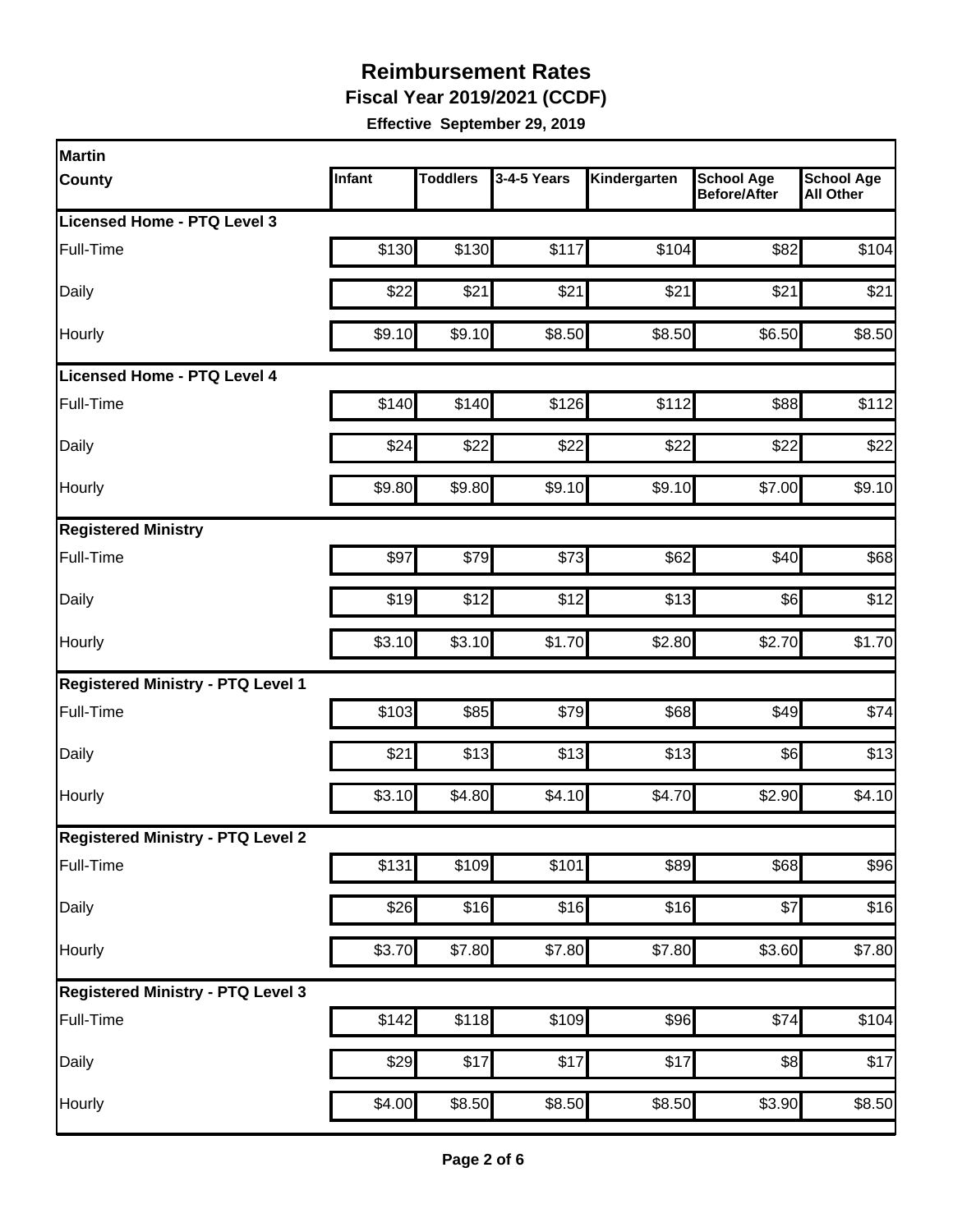**Fiscal Year 2019/2021 (CCDF)**

| Martin                                   |        |                 |             |              |                                          |                                       |
|------------------------------------------|--------|-----------------|-------------|--------------|------------------------------------------|---------------------------------------|
| County                                   | Infant | <b>Toddlers</b> | 3-4-5 Years | Kindergarten | <b>School Age</b><br><b>Before/After</b> | <b>School Age</b><br><b>All Other</b> |
| <b>Registered Ministry - PTQ Level 4</b> |        |                 |             |              |                                          |                                       |
| Full-Time                                | \$153  | \$127           | \$118       | \$104        | \$80                                     | \$112                                 |
| Daily                                    | \$31   | \$18            | \$18        | \$18         | 88                                       | \$18                                  |
| Hourly                                   | \$4.30 | \$9.10          | \$9.10      | \$9.10       | \$4.20                                   | \$9.10                                |
| <b>Exempt Center</b>                     |        |                 |             |              |                                          |                                       |
| Full-Time                                | \$97   | \$79            | \$73        | \$62         | \$40                                     | \$68                                  |
| Daily                                    | \$19   | \$12            | \$12        | \$13         | \$6]                                     | \$12                                  |
| Hourly                                   | \$3.10 | \$3.10          | \$1.70      | \$2.80       | \$2.70                                   | \$1.70                                |
| <b>Accredited Exempt Center</b>          |        |                 |             |              |                                          |                                       |
| Full-Time                                | \$120  | \$100           | \$92        | \$81         | \$61                                     | \$88                                  |
| Daily                                    | \$24   | \$14            | \$14        | \$14         | \$7                                      | \$14                                  |
| Hourly                                   | \$3.40 | \$7.20          | \$7.20      | \$7.20       | \$3.30                                   | \$7.20                                |
| <b>Exempt Home</b>                       |        |                 |             |              |                                          |                                       |
| Full-Time                                | \$62   | \$62            | \$62        | \$45         | \$28                                     | \$62                                  |
| Daily                                    | \$13   | \$13            | \$13        | \$9          | \$5                                      | \$13                                  |
| Hourly                                   | \$2.10 | \$2.70          | \$2.70      | \$2.70       | \$2.20                                   | \$2.70                                |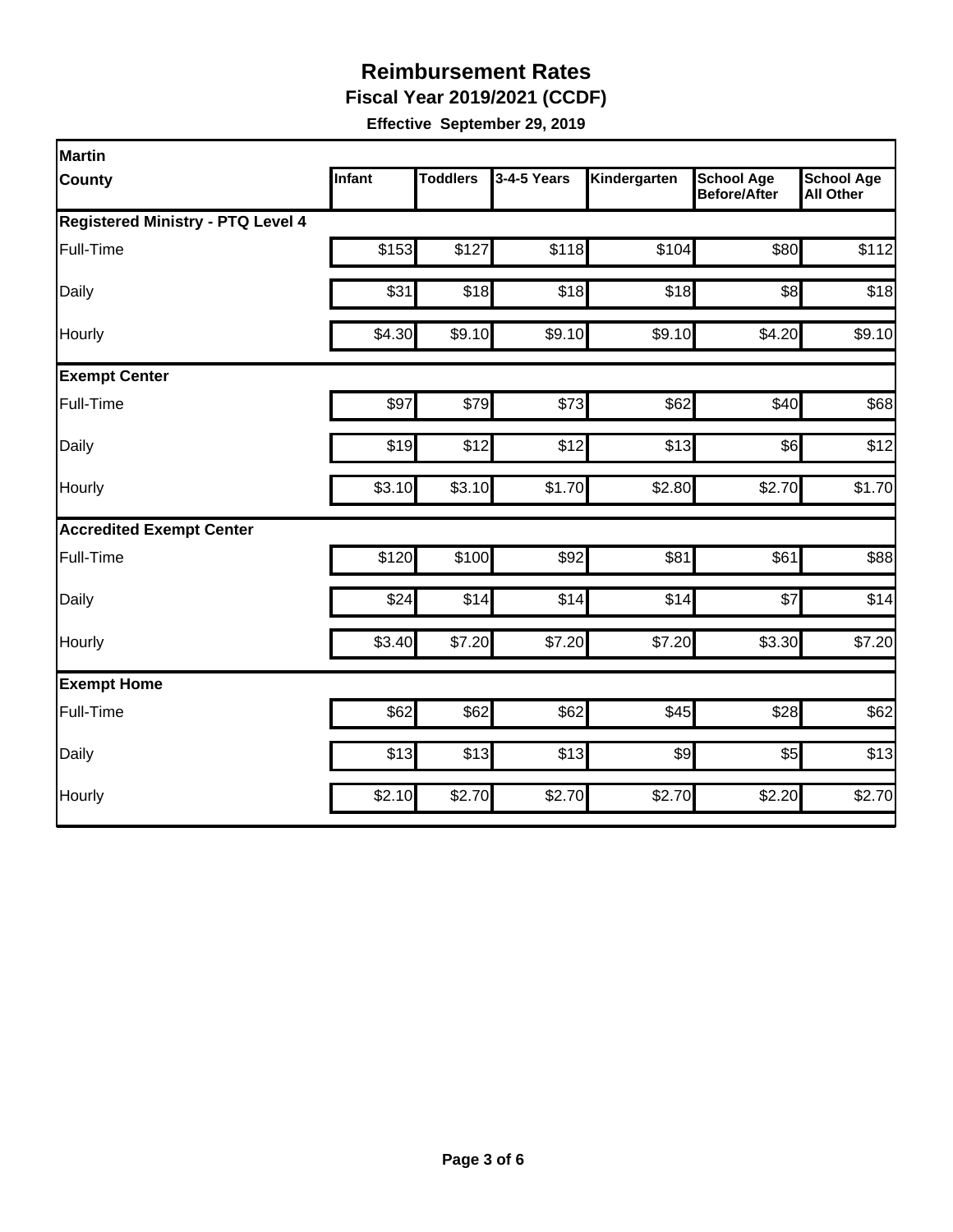#### **School Year 2019/2021 (OMW Pre-K) Reimbursement Rates**

| Martin                        |        |                 |             |              |                            |                         |
|-------------------------------|--------|-----------------|-------------|--------------|----------------------------|-------------------------|
| <b>County</b>                 | Infant | <b>Toddlers</b> | 3-4-5 Years | Kindergarten | School Age<br>Before/After | School Age<br>All Other |
| Licensed Center - PTQ Level 3 |        |                 |             |              |                            |                         |
| Full-Time                     |        |                 | \$119.90    |              |                            |                         |
| Daily                         |        |                 |             |              |                            |                         |
| Hourly                        |        |                 |             |              |                            |                         |
| Licensed Center - PTQ Level 4 |        |                 |             |              |                            |                         |
| Full-Time                     |        |                 | \$129.80    |              |                            |                         |
| Daily                         |        |                 |             |              |                            |                         |
| Hourly                        |        |                 |             |              |                            |                         |
| Licensed Home - PTQ Level 3   |        |                 |             |              |                            |                         |
| Full-Time                     |        |                 | \$128.70    |              |                            |                         |
| Daily                         |        |                 |             |              |                            |                         |
| Hourly                        |        |                 |             |              |                            |                         |
| Licensed Home - PTQ Level 4   |        |                 |             |              |                            |                         |
| Full-Time                     |        |                 | \$138.60    |              |                            |                         |
| Daily                         |        |                 |             |              |                            |                         |
| Hourly                        |        |                 |             |              |                            |                         |
| VCP Ministry - PTQ Level 0    |        |                 |             |              |                            |                         |
| Full-Time                     |        |                 | \$80.30     |              |                            |                         |
| Daily                         |        |                 |             |              |                            |                         |
| Hourly                        |        |                 |             |              |                            |                         |
| VCP Ministry - PTQ Level 3    |        |                 |             |              |                            |                         |
| Full-Time                     |        |                 | \$119.90    |              |                            |                         |
| Daily                         |        |                 |             |              |                            |                         |
| Hourly                        |        |                 |             |              |                            |                         |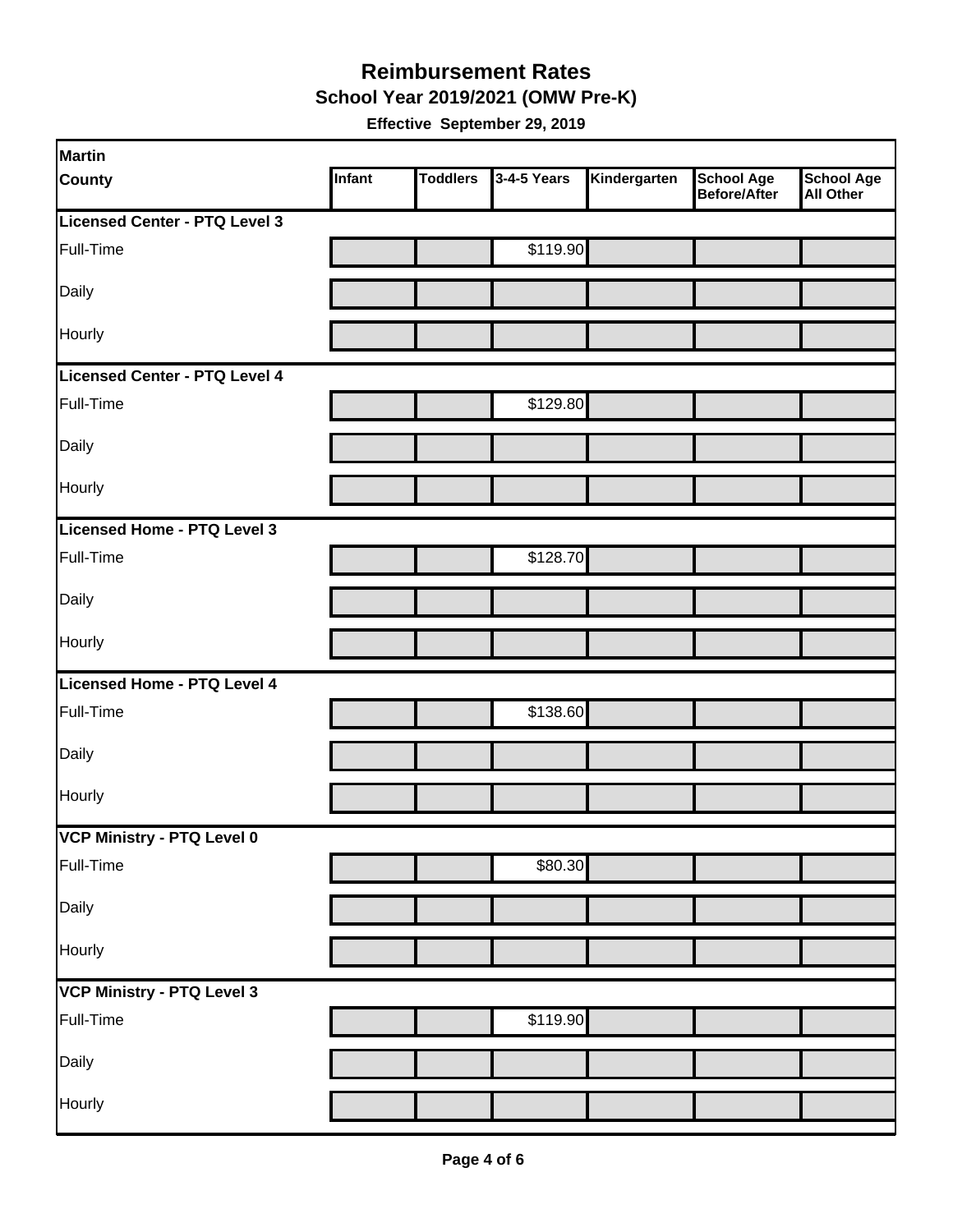**School Year 2019/2021 (OMW Pre-K)**

| Martin                                         |        |                 |             |              |                                   |                                       |  |  |
|------------------------------------------------|--------|-----------------|-------------|--------------|-----------------------------------|---------------------------------------|--|--|
| <b>County</b>                                  | Infant | <b>Toddlers</b> | 3-4-5 Years | Kindergarten | <b>School Age</b><br>Before/After | <b>School Age</b><br><b>All Other</b> |  |  |
| <b>VCP Ministry - PTQ Level 4</b>              |        |                 |             |              |                                   |                                       |  |  |
| Full-Time                                      |        |                 | \$129.80    |              |                                   |                                       |  |  |
| Daily                                          |        |                 |             |              |                                   |                                       |  |  |
| Hourly                                         |        |                 |             |              |                                   |                                       |  |  |
| Private Accredited School - PTQ Level 0        |        |                 |             |              |                                   |                                       |  |  |
| Full-Time                                      |        |                 | \$92.40     |              |                                   |                                       |  |  |
| Daily                                          |        |                 |             |              |                                   |                                       |  |  |
| Hourly                                         |        |                 |             |              |                                   |                                       |  |  |
| Private Accredited School - PTQ Level 1        |        |                 |             |              |                                   |                                       |  |  |
| Full-Time                                      |        |                 | \$92.40     |              |                                   |                                       |  |  |
| Daily                                          |        |                 |             |              |                                   |                                       |  |  |
| Hourly                                         |        |                 |             |              |                                   |                                       |  |  |
| <b>Private Accredited School - PTQ Level 2</b> |        |                 |             |              |                                   |                                       |  |  |
| Full-Time                                      |        |                 | \$111.10    |              |                                   |                                       |  |  |
| Daily                                          |        |                 |             |              |                                   |                                       |  |  |
| Hourly                                         |        |                 |             |              |                                   |                                       |  |  |
| <b>Private Accredited School - PTQ Level 3</b> |        |                 |             |              |                                   |                                       |  |  |
| Full-Time                                      |        |                 | \$119.90    |              |                                   |                                       |  |  |
| Daily                                          |        |                 |             |              |                                   |                                       |  |  |
| Hourly                                         |        |                 |             |              |                                   |                                       |  |  |
| Private Accredited School - PTQ Level 4        |        |                 |             |              |                                   |                                       |  |  |
| Full-Time                                      |        |                 | \$129.80    |              |                                   |                                       |  |  |
| Daily                                          |        |                 |             |              |                                   |                                       |  |  |
| Hourly                                         |        |                 |             |              |                                   |                                       |  |  |